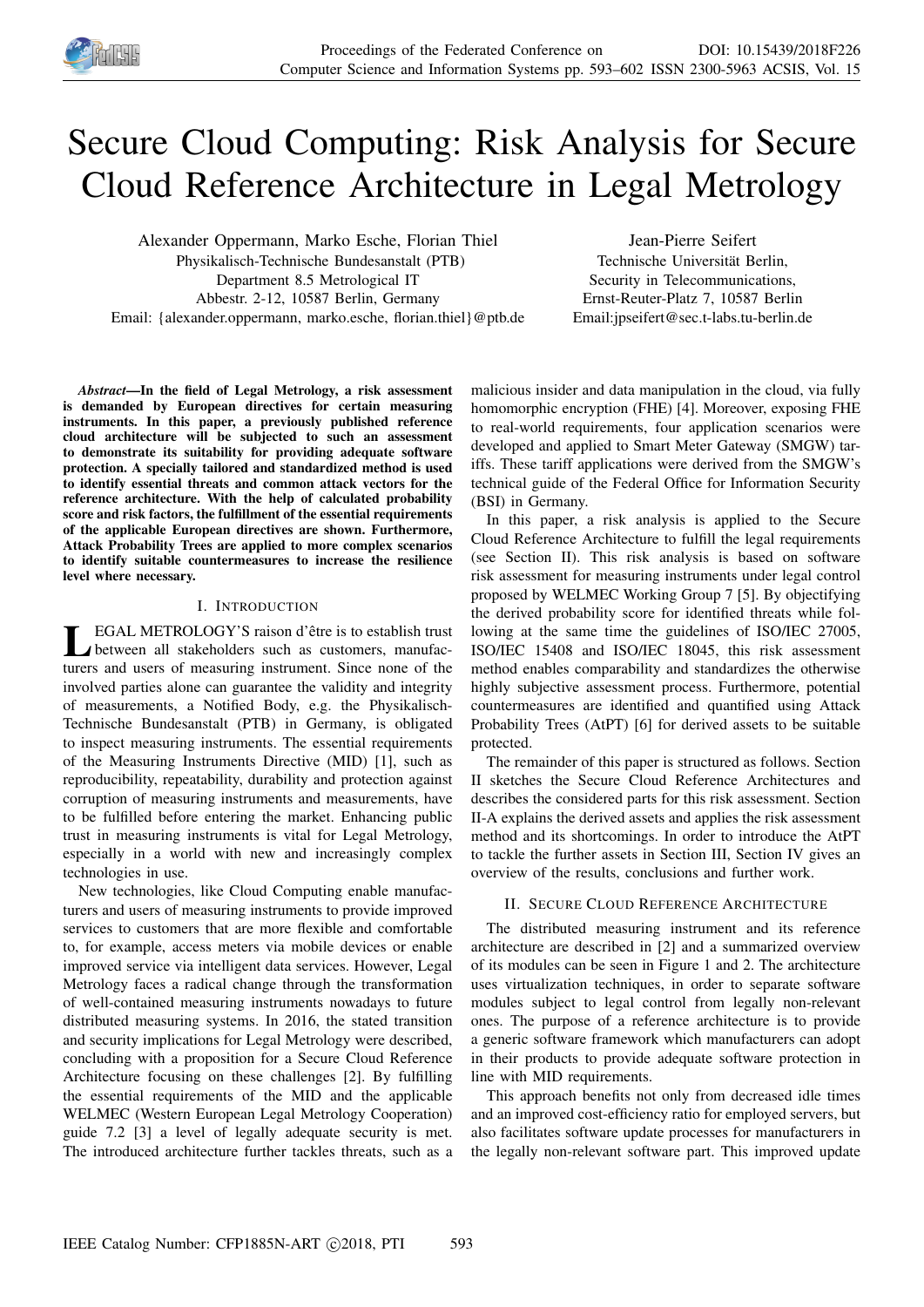

Fig. 1. Overview of the distributed measuring instrument. The measurement device is reduced to only a sensor and communication unit, while processing and storage will be moved to the cloud environment.

process avoids a re-verification of the instrument by the market and user surveillance body and thus decreases downtimes and costs for the manufacturer.

The basis of the Infrastructure as a Service layer (IaaS) is built with the help of the Openstack framework. Core functionalities are mapped to physical devices, such as server, storage and network. Through separation into logical smaller entities via subnetworks, the network and thus the IaaS layer constitute the first low level separation between legally relevant and nonrelevant processes.

The Platform as a Service layer (PaaS) consists of a microservice pattern build with Spring Boot and Spring Cloud as well as the Netflix software stack. By reducing services to their core functionality and at the same time minimizing the software lines of code (SLOC), the microservice pattern enables to maintain a clean code base. Furthermore, it offers flexible scaling and efficient resource pooling by cutting idle times of the underlying hardware. Deploying and developing services independently of each other fosters productivity within the software development team and encourages creativity. Nevertheless, stability and downtime will not be a threat to the architecture because of a rigorous separation. A stepwise transition of software versions is encouraged by running different releases side-by-side. The high level separation allows each microservice to be written in the best problem-fitting programming language.

The communication of messages is realized via RESTful API. An active message queue (ActiveMQ) guarantees reliability and pseudo resilience for messages. Messages can be stored in a queue and will be delivered later in time, in case of unavailability of services.

Fully homomorphic encryption (FHE) enables computation of encrypted messages without decrypting them first [7]. The smart meter gateway tariffs application are protected by FHE [4] and hosted at the Software as a Service layer (SaaS). Measurements are encrypted directly in the sensor unit to be processed securely in a centralized cloud structure.

In the next paragraphs, a brief description is given of the most significant legally relevant processes and virtual machines (VM). A summarized overview of the topology is illustrated in Figure 2. Increasing the portability, distributivity and scalability by separating the services via VM another



Fig. 2. Overview of the cloud reference architecture. The measurement data is completely secured throughout the whole process via FHE. The legally relevant processes are separated into different virtual machines with well defined communication paths.

security layer is introduced. The described services represent the common ground of all fields in Legal Metrology to fit a generic reference architecture.

*a) Logbook:* All relevant activities around the measuring system, i.e. arrival, processing, saving of measurement data, user activities, software updates etc are logged via the logbook service hosted in the Logbook VM.

*b) Legal Processing:* The Legal VM uses the most of all CPU cores available, because it is responsible for processing encrypted measurement data.

*c) Download Manager:* After an integrity and authenticity verification of the signed software update, the Download Manager will forward the software update, as intended from the manufacturer, to the dedicated machine.

*d) Storage Manager:* A database stores measurement data for a long period of time. The Storage Manager will make measurement data available via an REST-interface to other authorized services.

*e) Monitoring Service:* Detecting anomalies within the system, via continuously monitoring the behaviour of all VMs, is an important part of the security mechanisms of the cloud reference architecture. The Monitoring Service provides APIs for real time monitoring.

# *A. Derivation of Assets to be protected*

Esche et al. [5] developed a risk assessment method based on ISO/IEC 27005 [8] and WELEMEC Risk Assessment Guide [9]. The approach consists of three stages and is shortly summarized in the following paragraphs. This algorithm is here applied to the secure cloud reference architecture (see Section III).

Every measuring instrument that undergoes conformity assessment has to fulfill the essential software requirements listed in Annex I of the MID before being put on the market. From these requirements three relevant assets are selected here that are noteworthy to be protected for all kind of measuring instruments, i.e. *measurement data*, *software that is critical for measurement characteristics* , and *metrologically relevant parameters* stored or transmitted. For each, the MID requires integrity and authenticity protection. Consequently, these assets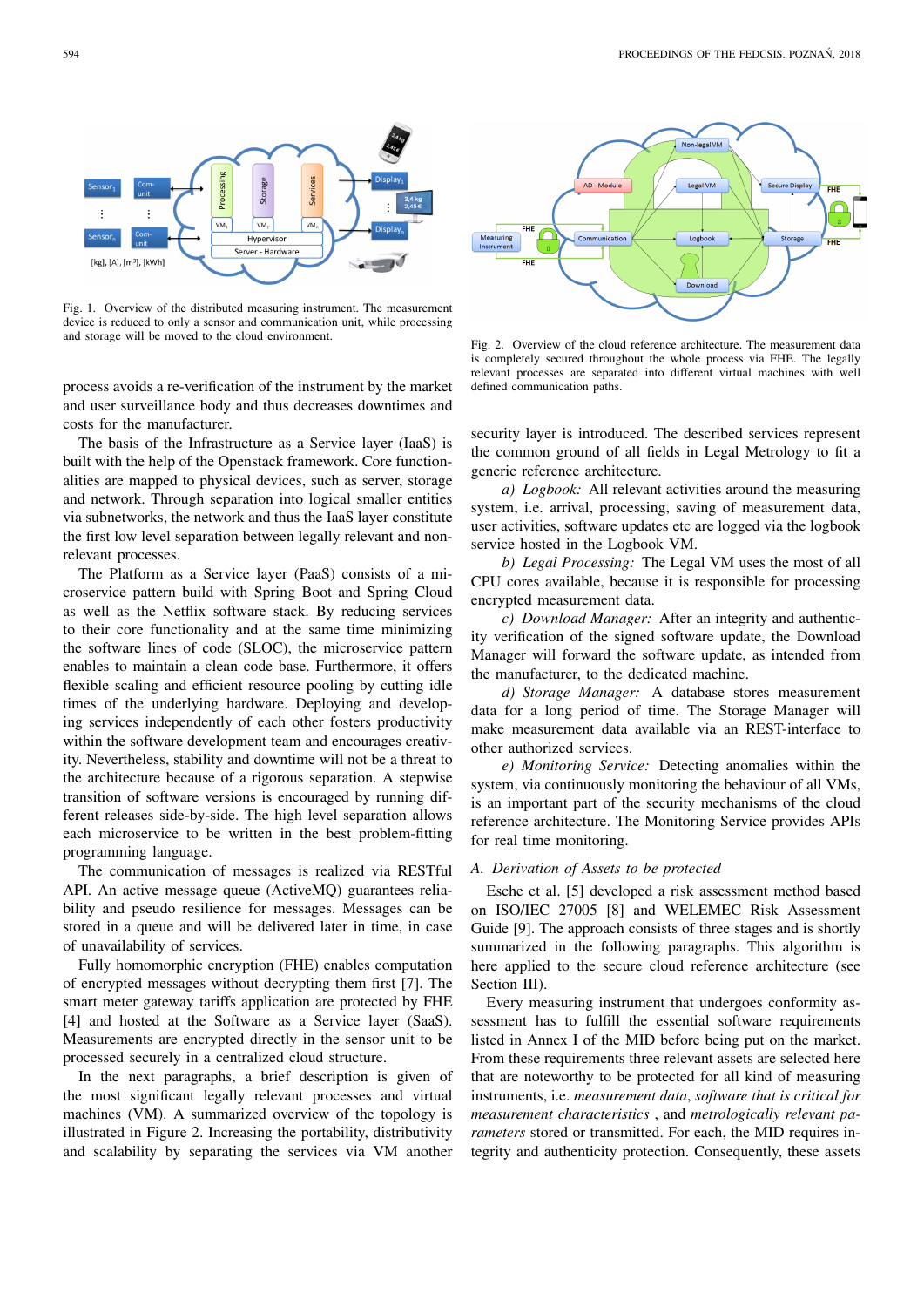| ID             | <b>Threat Intention</b>                      | <b>Description</b>                                                                                                  |
|----------------|----------------------------------------------|---------------------------------------------------------------------------------------------------------------------|
| B1             | Integrity of transmitted measurement data    | An attacker alters measurement data during transmission.                                                            |
| B <sub>2</sub> | Authenticity of transmitted measurement data | An attacker creates tampered measurement data, that will be assigned wrongly to a<br>verified measuring instrument. |
| B <sub>3</sub> | Evidence of an intervention                  | An attacker prevents legally relevant events from being registered in the logbook.                                  |
| B4             | Integrity of Parameters                      | An attacker alters persistence saved parameters, e.g. connection parameters.                                        |
| B <sub>5</sub> | Availability of the Logbook Service          | An attacker prevents a legally relevant service from answering requests.                                            |

TABLE I FORMAL DEFINITION OF THREATS

must be secured against intentional or unintentional changes. By fulfilling this demand, integrity and authenticity of these assets are guaranteed. In addition, the MID requires evidence of an intervention, i.e. events registered in a logbook, to be available during verification.

*a) Threat definition:* A threat is any invalidation of a security property of a given asset. To define a threat, aside from the asset definition, several attacker models should be taken into account, for example, inside attacker and external attacker. Usually the market participant with the highest skill level can be used as a reference model. Additionally, different access levels and their associated roles within a measuring instrument take an important part in the risk assessment. In Table I these five assets are linked to a threat intention and short description of what an attacker wants to achieve. The assets itself will be further described in separate tables, where the attack vectors (technical steps needed to implement a threat) are broken down into atomic attacks with a time, expertise, knowledge, window of opportunity and equipment column that are individually scored (see Section III), according to [10]. This procedure has the advantage of objectifying the risk assessment procedure based on scores for well-defined features of any attack. This enables manufacturers and Notified Bodies alike, to be able to compare the same threats for different measuring instruments.

*b) Identification of Attack Vectors:* The second risk assessment phase is the least formalized stage. It starts with the examination of the manufacturer's documentation of the measuring instrument. Followed by creating a collection of possible attack vectors, needed to realize the prior identified threats from stage one. The collection comprises attack vectors reaching from simple to very complex structured attacks.

*c) Calculating Probability Score and Risk Score:* In phase three, the interim results from stage one and two are combined, i.e. an adverse action with at least one associated attack vector. Thereafter, the likelihood of implementing such an attack has to be calculated. The evaluation is based on the following five features [11] that lay the foundation to score and identify the resources that all attacks have in common:

- Elapsed Time (0-19 points)
- Expertise (0-8 points)
- Knowledge of the TOE (0-11 points)
- Window of Opportunity (0-10 points)
- Equipment (0-9 points)

The amount of *elapsed time* represents the time needed to implement a specific attack by any chosen attacker. The

score ranges from 0 (equals 1 day) to 19 (more than half a year). *Expertise* represents the skill set of an attacker, where 0 is a layman and 8 is given when an attacker has to have competence in more than one field. *Knowledge of the Target of Evaluation (TOE)* scores the needed information on an attacked measuring instrument. It starts with publicly available knowledge (0) and ends with critical insider knowledge (11), that usually resides with the manufacturer. The *window of opportunity* evaluates the possibility available to an attacker, where 0 represents unlimited access, which would be common for measuring instruments connected to the Internet. If the access is difficult, a value of 10 should be given. In case it is impossible to obtain access, no rating is done and the attack vector would be removed from the list. The last category scores the *equipment* needed to carry out the attack. Standard available hardware or software is described by 0, where 9 represents multiple bespoke devices or software.

After successfully calculating the sum yielded by the five categories for the chosen attack, a probability score is matched to the different ranges of the total sum. In Table II the Common Criteria evaluation is also included in the final probability score calculation, so that a basic resistance results in a total sum of 10-13 points while 24 or more points represent a high resilience against the rated attack. Finally, the resistance evaluation is associated with the probability score, where 1 represents an unlikely occurrence while 5 stands for high probability to occur.

The final risk will be calculated by multiplying the impact score for the threat with the probability score, that is issued in Table II, of the most likely realized attack vector:

risk score = 
$$
\frac{\text{impact score}}{5} \cdot \text{probability score}
$$
 (1)

TABLE II CALCULATION OF A TOE AND ASSOCIATION OF A PROBABILITY SCORE ACCORDING TO [5]

| <b>Sum of Points</b> | <b>TOE Resistance</b> | <b>Probability Score</b> |
|----------------------|-----------------------|--------------------------|
| $0-9$                | No rating             | 5                        |
| $10-13$              | Basic                 | 4                        |
| 14-19                | <b>Enhanced Basic</b> | 3                        |
| $20 - 24$            | Moderate              | っ                        |
| >24                  | High                  |                          |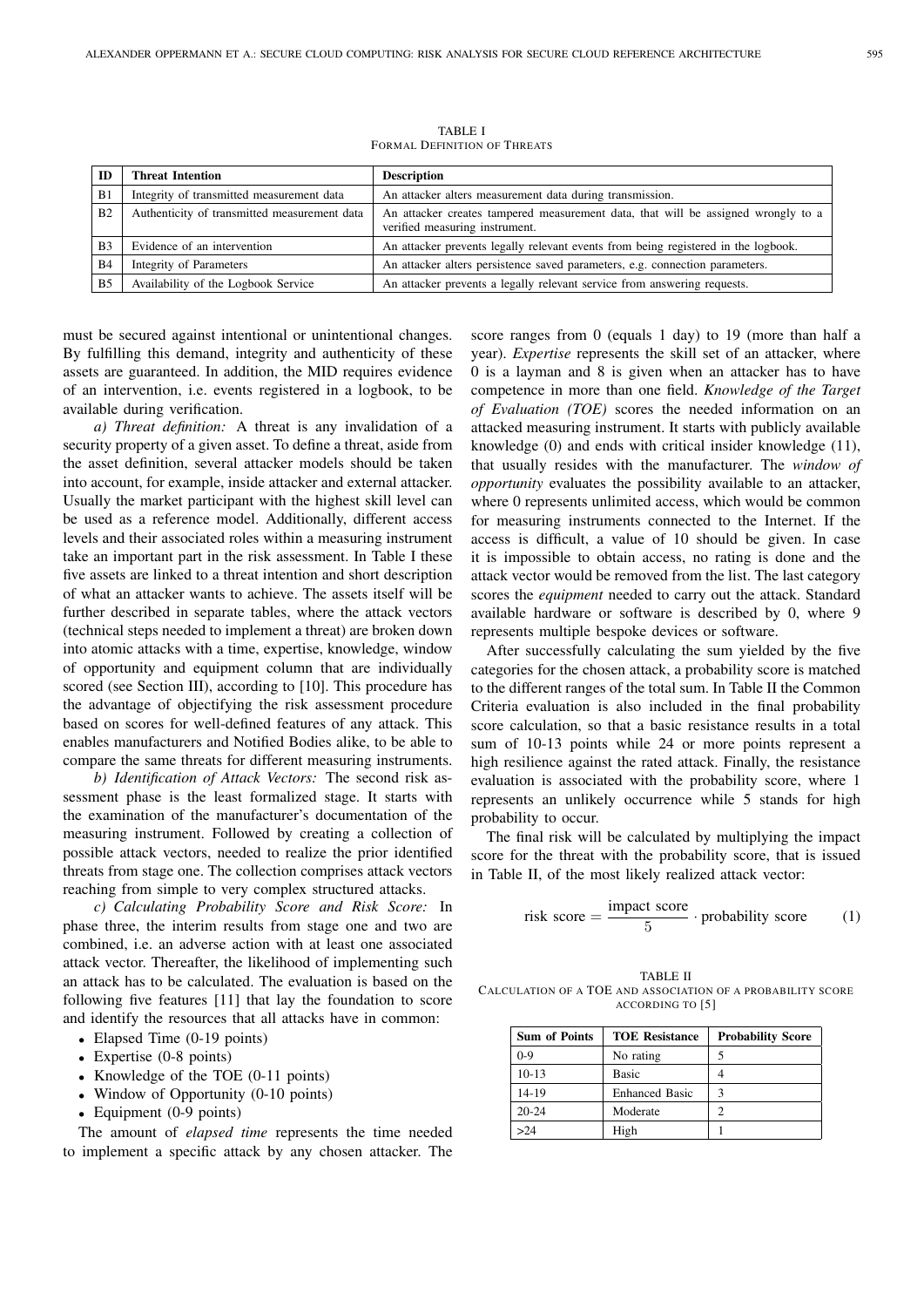TABLE III ATTACK VECTORS FOR THREAT B1

TABLE IV PREREQUISITES FOR ATTACK VECTOR A3

| 白<br>ttack-l   | Vector<br>Attack           | Time | ڡ<br>o<br>e<br>نه<br>Exp | Knowledge | ⋗<br>≔<br>Ê<br>ᅌ<br>ቴ<br>۰<br>Ě<br>≳ | $_{\rm ent}$<br>Equipme | Sum | amage<br>≏ | ą<br>ttack | 능<br>ى<br>ే          | ω<br>Ê | $\bullet$<br>rtis<br>Exper | ω<br>ಕ್ಷ<br>$\frac{1}{\sqrt{2}}$<br><b>Kno</b> | Opportunity<br>ัธ<br>Window | $\overline{a}$<br>Equipme | 目<br>ھ | Damage |
|----------------|----------------------------|------|--------------------------|-----------|--------------------------------------|-------------------------|-----|------------|------------|----------------------|--------|----------------------------|------------------------------------------------|-----------------------------|---------------------------|--------|--------|
| A <sub>3</sub> | Manipulate data in transit | 19   | 8                        | 11        | 10                                   | $\Omega$                | 48  |            | A3.1       | MITM-attack          |        | 6                          | 11                                             | $10^{\star}$                | $\Omega$                  | 28     |        |
| A4             | Exchange processing unit   | 7    | $\sigma$                 | 11        | 4                                    | $\Omega$                | 29  |            | A3.2       | decrypt-encrypt data | 19     | 8                          | 11                                             | $\Omega$                    | $\Omega$                  | 38     |        |

# III. METHODOLOGY OF ASSETS

In this section, the risk assessment algorithm will be applied to the secure cloud reference architecture, that were both briefly introduced in the previous section. The threats listed in Table I will be treated sequentially and will pass the three stages of risk assessment. Afterwards, in Subsection III-C the Attack Probability Tree (AtPT) is introduced to describe more complex attack scenarios, by introducing a prescribed way to construct attack vectors in a standardized and compact way. At the end, suitable countermeasures for attack vectors will be discussed briefly.

# *A. Integrity of transmitted measurement data*

The threat intention of the attacker is to undermine the integrity of transmitted measurement data by manipulating measurement data during transmission. The sensor unit will be considered, that collects the data and encrypts them with a protected public key via FHE before sending them to the cloud reference architecture. The transmission is secured by Transport Layer Security (TLS) and additionally by a x.509 certificate at the cloud service endpoint, so that the sensor unit usually knows the receiver. An insider attack is assumed with the attacker having the access rights of an administrator. For this threat, two attack vectors are taken into consideration, namely A3 and A4 (see Table III). A3 needs two prerequisites A3.1 and A3.2 (see Table IV), in order to be feasible.

To manipulate the data in transit, the attacker has to carry out an active Man-In-The-Middle attack (MITM) (see Table IV A3.1), that means the connection has to be rerouted via the attacker's interception device and the TLS-connection has to be captured during key exchange. Furthermore, the certificate has to be forged by, for example, getting the private key of the server and the client to establish active sessions at both ends with the impersonated certificates needed for authentication. The client's improper validation of the certificate would be a big advantage for the attacker.

The time needed to execute such an attack would be less than a day (1), if the attacker is an expert (6) and has critical knowledge of the system (11). While the window of opportunity is difficult (10), since the manipulation has to be carried out during transmission within the boundaries of transmission delay. There is no special equipment needed (1),

that exceeds standard hardware. So the total sum of points for this attack (48) leads to high TOE resistance (see Table II).

Even if A3.1 (MITM) is successfully established, the data itself is still encrypted by FHE. Lattice based cryptography is provable secure and provides worst-case security that is still not broken by quantum algorithms. Therefore, the maximum time of more than half a year (19) assumed for A3.2. The attacker has to have expertise on several fields (8) to decrypt and/or break cryptography as well as having critical system knowledge (11) at disposal. Once, the cryptography is broken, the window of opportunity is unnecessary (0). From the authors' point of view standard hardware (0) is sufficient. This yields a total sum of 38 points and again implies high resilience against the attack vector.

The two attack vectors A3.1 and A3.2 both need to be executed to form A3. The result is shown in Table III and implies a high resilience (48) for this attack vector. According to Table II, the sum score translates to a probability score of 1. Since this threat has potential influence on all future measurement values, the impact score is 5 and the subsequent risk ( $\frac{\text{impact score}}{5}$  · probability) also takes on a value of 1. PTB does not accept technical solutions with a risk greater than 3. This solution qualifies for PTB certification.

Another attack vector is to exchange the FHE-processing unit (A4) in the cloud, in order to manipulate the data during processing. First, the attacker needs to have access to the software repository, to manipulate the FHE-processing unit and then deploy the manipulated software into the cloud service. Furthermore, the hash of the manipulated software has to match the comparative hash, that the market surveillance monitor evaluates. Given the bonus of an insider attacker with the access level of an administrator, it should be feasible, yet the time frame for execution is less than two months (7). The attacker needs to be at least an expert (6) in IT and the window of opportunity is moderate (4), since a lot of security mechanisms have to be worked around. No special hardware (0) is needed. This yields a total sum of 29 and means a high TOE resistance and a probability score of 1. The threat influences all future measurements, the impact score is 5 and the resulting risk has a value of 1.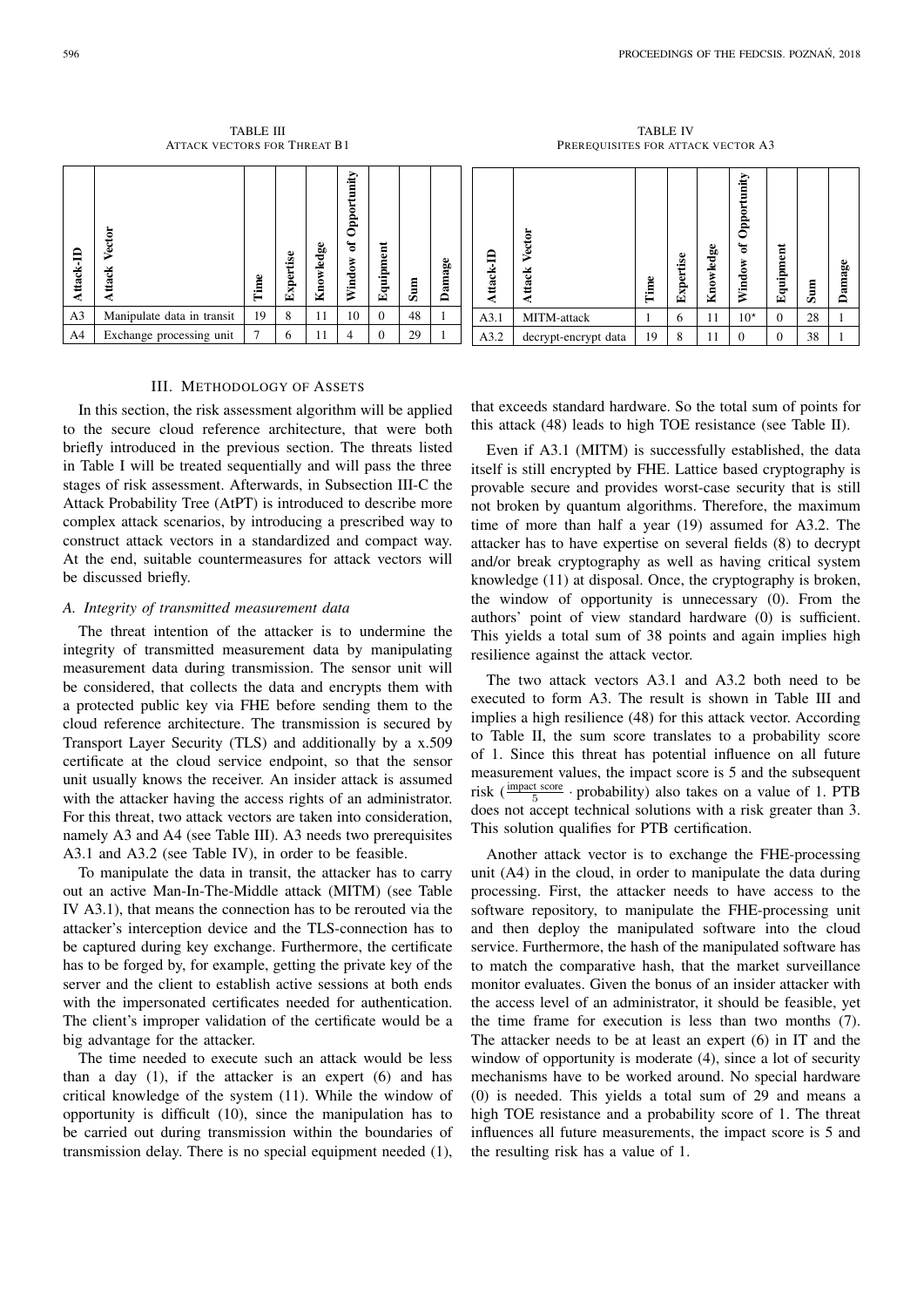TABLE V ATTACK VECTORS FOR THREAT B2

| Attack-II      | Vector<br>Attack       | Time           | Expertise | Knowledge | Opportunity<br>$\mathfrak{b}$<br>Window | Equipmen | $\sin$ | Damage |
|----------------|------------------------|----------------|-----------|-----------|-----------------------------------------|----------|--------|--------|
| A1             | Manipulate sensor unit | $\overline{4}$ | 8         | 11        | $\Omega$                                | 7        | 30     |        |
| A2             | Replace sensor unit    | 4              | 8         | 11        | $\Omega$                                | 7        | 30     |        |
| A <sub>3</sub> | Spoof identity         | 19             | 6         | 11        | $\Omega$                                | $\Omega$ | 36     |        |

#### *B. Authenticity of transmitted measurement data*

The threat intention of B2 is to attack the authenticity of transmitted measurement data. In Table V three attack vectors A1-A3 are summed up, while the third is composed of three sub attack vectors displayed in Table VI.

The easiest way of attacking the authenticity is to manipulate the origin of the measurement data: the sensor unit itself (A1). The idea behind this attack vector is just to compromise the authenticity, thus it is enough to break the seal and replace the physical sensor with a tampered one, that calculates, for example, a smaller measurement value. Breaking the seal implicates forging a new seal, so that the instrument does not seem to be manipulated to market surveillance.

The time needed for this invalidation of authenticity (A1) is less than a month (4) and the attacker needs to be expert on several fields (8), since forging an official calibration seal needs knowledge and special equipment (7). Furthermore, replacing the physical sensor requires critical knowledge (8). The window of opportunity is unlimited (0) for this attack vector, because the instrument in the field is not subject to constant surveillance. In total, the attack vector reaches 30 points and represents a TOE with high resistance with an associated probability score of 1, which translate to a risk level of 1 because of its influence of all future measurement values (impact score of 5). However, it is noteworthy that in Legal Metrology there is no higher protection level achievable than a sealed hardware solution.

The second attack vector A2 deals with obtaining security features from the original sensor unit (physical sensor + communication unit) and replacing this unit with a tampered one that is identically constructed. Hereby, the attacker extracts, for example, the protected key (public key) needed for encryption from the original sealed instrument and then stores this security feature in an identical, but tampered unit. A2 differs from A1 since it does not involve tampering original hardware, but buying malfunctioning hardware on purpose and putting it into use. The scores are the same as for the previous attack vector. It is again considered very hard to forge an official verification seal, which is reflected in the total sum of 30 points and offers high resilience.

TABLE VI PREREQUISITES FOR ATTACK VECTOR A3

| Attack-ID | <b>Attack Vector</b> | Time | Expertise | Knowledge | Opportunit<br>đ<br>Window | Equipment | $\sin$ | Damage |
|-----------|----------------------|------|-----------|-----------|---------------------------|-----------|--------|--------|
| A3.1      | Steal key from vault | 1    | 6         | 11        | $\Omega$                  | $\Omega$  | 18     |        |
| A3.2      | Obtain certificate   | 19   | 6         | $\theta$  | $\Omega$                  | $\Omega$  | 25     |        |
| A3.3      | Generate false data  | 19   | 6         | 11        | $\Omega$                  | $\Omega$  | 36     |        |

With the last attack vector A3 the identity of the sensor unit will be spoofed by masquerading the IP address of the attacker's sensor unit, for example, by faking the source address field in the TCP header. In order to be successful at the cloud service endpoint, the attacker has to first obtain the protected key from the software vault in the cloud service, in order to be able to encrypt its fake measurement data (A3.1). Given the fact that an insider attacker with the privileges of an administrator is considered, the access to the cloud architecture is self-evident. The attacker will retrieve the information in less than a week (1). The postulated skill set of an expert (6) is needed in an IT related area and critical knowledge (11) of the system is demanded. A3.1 yields in total 18 points, which is considered as an enhanced basic resistance level.

As a next step (A3.2), the attacker has to get his hands on the private key of the x.509 certificate. It is assumed that this is very time consuming (>6 month) (19) but feasible for an expert (6), in order to forge the x.509 certificate and overcome the authentication barrier. The attack vector A3.2 has a total sum of 25 points and achieves high resilience against this threat.

As a last action, the attacker has to generate false measurement data with the stolen key from A3.1 and authenticates himself against the cloud service endpoint with a forged certificate, in order to achieve the objective to compromise the authenticity of the measurement data. Because of the logical AND operation of A3.1 and A3.2 the highest value will run into A3. That leads to the time frame of more than 6 months (19), an expert level (6) and the requirement of critical system knowledge (11), which totals into 36 points and reaches a high resistance level. The probability score evaluates to 1 with an associated risk level of 1 because of the influence of all future measurements (impact score 5).

For threat intention B3 the same risk assessment procedure is carried out and noted in tables. Yet, this methodology is limited and it quickly becomes extremely difficult to map all requirements and dependencies for all possible attack vectors. As a solution, Esche et al. introduced the attack probability tree that visualizes in a very compact manner the attack vectors and make it easy to deduce a probable attack path. Furthermore, it enables to derive the attacker motivation. In the next section a short theoretical introduction of the AtPT will be given and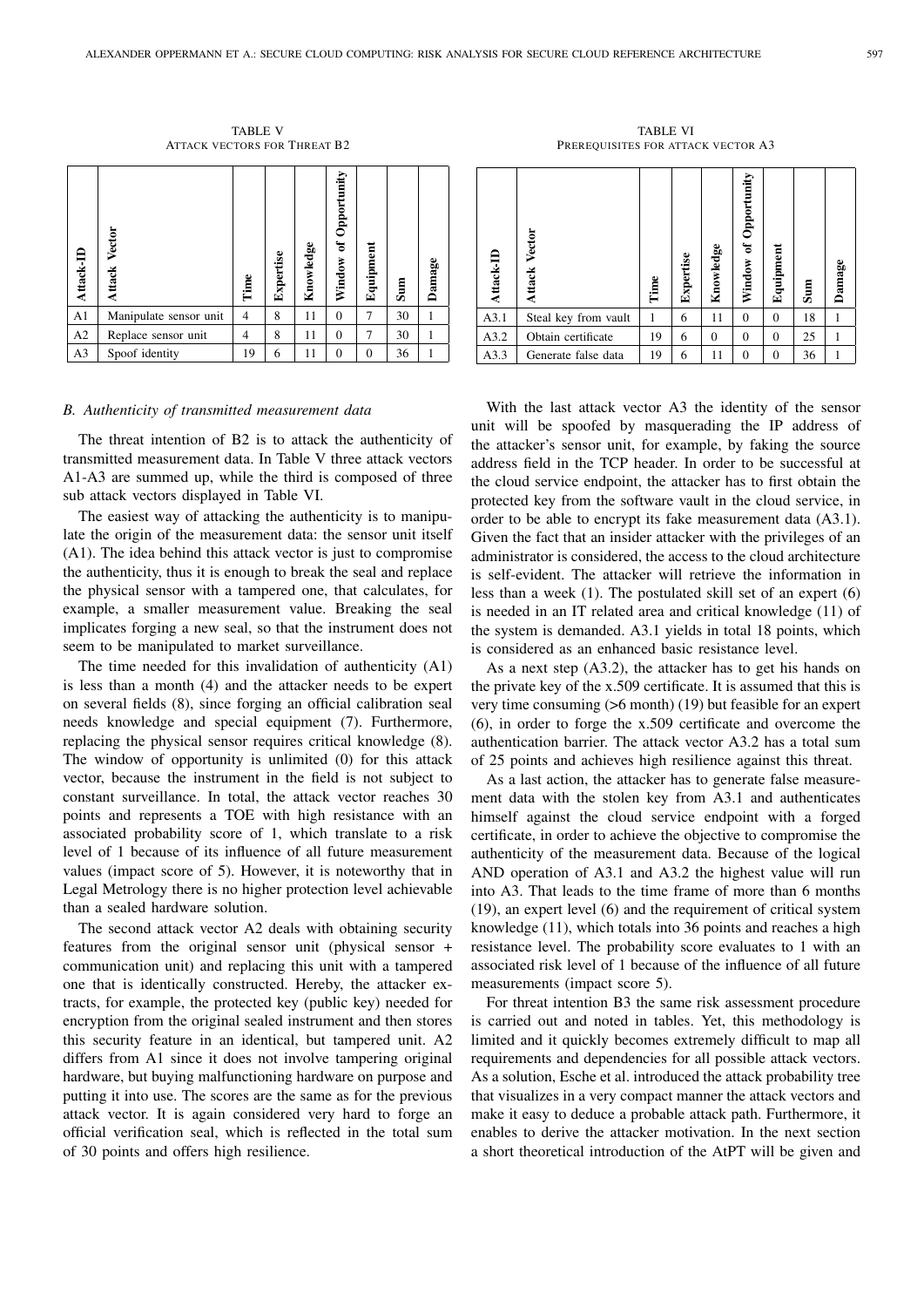

Fig. 3. AtPT for threat intention B3. View: root node and two attack vectors.

# subsequently applied to B3 until B5.

# *C. Attack Probability Tree*

Esche et al. introduced attack probability trees (AtPT) as an extension of attack trees by Mauw and Oostdijk [12] to tackle two main objectives: developing a method to standardize the deduction of attack vectors and to efficiently visualize the interdependencies of attack vectors in order to easily derive attacker motivation and as a result the most likely attacker path. [6]. Additionally, each node embodies features with its own score, such as time, expertise, knowledge, window of opportunity and equipment, that have been previously collected in tables. Furthermore, the logical relationship between parent and child attacks are visualized and attack nodes are linked either by an AND- or OR-statement.

Information enter the tree via the leaves, so that parent nodes' and finally the root's attributes can be calculated from the bottom to the top. The rules for both statements and each attribute/point score are extensively described in [6]. Briefly summarized: for AND-statements, the *maximum* for each attribute chosen; for OR-statements, the *smaller* sum score indicates the threat to select. A great side-effect of AtPTs is the reduction of required time for revaluation of individual attacks, because of the possibility of reusing attack nodes, that are common among different attacks without recalculating attributes.

The following subsections use the AtPT approach for risk assessment of the cloud reference architecture. Nevertheless, the corresponding tables were generated, as introduced in the previous sections. However, due to space constrains, they are not published here.

## *D. Evidence of an Intervention*

In this scenario an attacker prevents legally relevant events from being registered in the logbook. The threat intention is to attack the availability of the evidence of an intervention. In case of a successful manipulation, the user cannot present all relevant logbook entries that market surveillance demands.

In this paper, only the AtPT for a logbook attack is presented. Another attack scenario with the same attack attributes



Fig. 4. AtPT for threat intention B3. View: Subtree of attack vector Active Message Queue.

is evaluated for the storage service of the instrument, with a similar-looking AtPT. Because of the complexity of the attack, the AtPT is divided into four subtrees (see Figures 3-6), that will be described in the next paragraphs.

An AtPT is read from the root to the leaves. For attacking the logbook, two possibilities are available. Either the attacker aims for the active message queue (Active MQ) or for the database of the logbook service (see Figure 3). Since these two attack vectors are alternatives, they are linked by an ORconnection. If the two vectors would be needed to be executed together, they would be linked by an AND-connection graphically expressed by an arc.

When attacking the Active MQ (A12), an attacker could either purge messages (A10) or alter message (A11) on the logbook channel. For both actions, access to the message queue is required (A7) with the combination of deleting a message (A8) or changing a message (A9) on the logbook channel represented by an arc below the linked nodes (see Figure 4).

The actual scores in Figure 4 are calculated from the bottom to the top, for example, attack vector A10 consists of nodes A8 and A7. Since the latter two nodes are linked by an ANDstatement the greater value is put across to A10. The time to purge a message takes less than a month (4) and stems from A7 accessing the message queue. Furthermore, it is required to be an expert in several areas (8), to have critical knowledge of the system (8) and the window opportunity is moderate (4). These attributes stem also from A7. However, the equipment to purge messages on the active MQ is specialized (4), since the software is an expert tool written in python without a graphical user interface. Yet it is indeed publicly available.

Now one could argue, that using a specialized software and obtaining access to the message queue needs less time than proposed here. However, the whole AtPT does not end with obtaining access to the message queue (A7), but rather continuous and becomes more detailed in how the access could be obtained in a malicious way.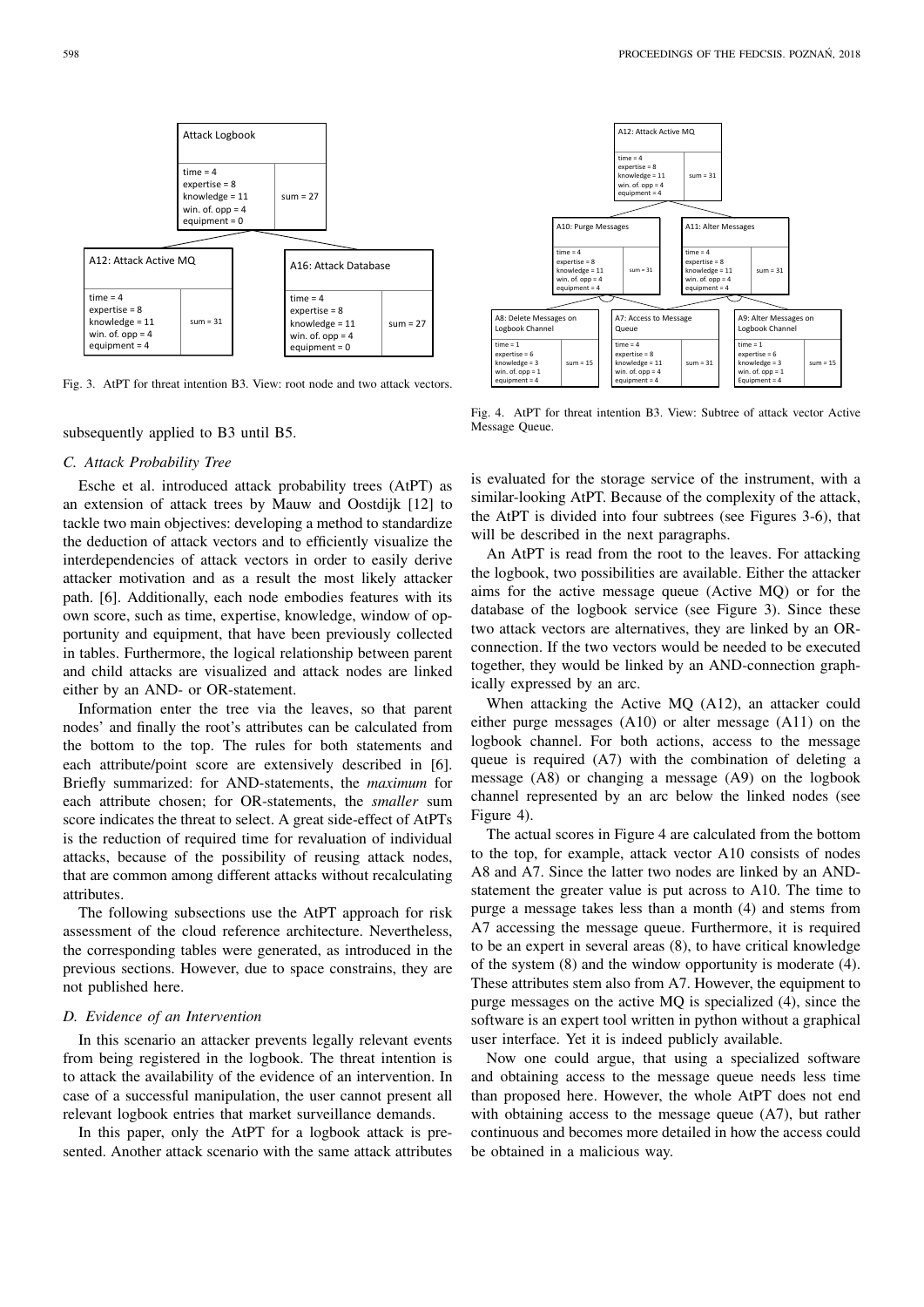

Fig. 5. AtPT for threat intention B3. View: Subtree of attack vector Access to Message Queue.

In Figure 5 an exemplary attacking path is detailed. Node A7 consists of obtaining administrator privileges in the virtual machine (A5), that runs the active MQ or is at least in the same subnet. With these new privileges the specialized software can be executed, which triggers node A6 to get the credentials for the message queue.

To get hold of the user credentials, less than a week (1) is estimated. An expert level (6) and restricted knowledge of the measuring system is required. The window of opportunity for an inside attacker is easy (1) even so specialized software (4) is needed. Node A6 holds a total sum of 15 points which would be considered as an enhanced basic resistance level. However, A6 is to be evaluated in conjunction with A5 through the AND-connection.

The attack vector A5 depends again on a privilege escalation through exploiting Common Vulnerabilities and Exposures (CVE) of the underlying system (A4) and obtaining access to the virtual machine (A3). To accomplish a privilege escalation, the attack is assessed with less than a month (4), expertise on more than one field (8), critical system knowledge and moderate window of opportunity (4). Further, no special equipment (0) is expected. A privilege escalation is considered as a difficult endeavor with 27 points in total that translate to a high resilience. This corresponds again to a probability score of 1 with an impact score of 5 and results into a risk of 1.

Obtaining access to a virtual machine and therewith to the distributed measuring system (A3) is possible in two ways that are alternatives (OR-connection). Either the system is penetrated through a network interface card (NIC) (A2) or via an open physical interface (A1), such as a USB port. Considering the fact that an inside attacker with administrator privileges is assumed, that logs remotely into the measuring



Fig. 6. AtPT for threat intention B3. View: Subtree of attack vector Attack Database.

system for maintenance reasons, this attack is achievable in less than a day (0). To clarify, it is assumed that the inside attacker does not automatically have administrator privileges on the remote machine, but as an employee of the manufacturer. Furthermore, to login remotely requires only a proficient expertise and sensitive system knowledge (7). The window of opportunity is negligible (0), since this can belong to the attacker's daily routine. No special equipment is needed (0). The TOE resistance is basic (10 points in total).

The attack via an open interface (A1) differs from A2 only in the time attribute. It is assumed that the attacker has to physically approach the hardware to carry out the attack. That takes additional time (less than a week (1)) and is more inconvenient than opening a SSH-shell from the desktop pc in the office.

To sum up, the attack path just described consists of A2, A3, A4, A5, A6, A7 then a decision has to be made if the messages should be altered or deleted. However, in terms of likelihood the nodes do not differ, but practically spoken deletion is often easier. The path would continue via A8, A10.

To completely describe the AtPT for compromising the evidence of an intervention via a logbook attack, the alternative path via the database attack vector (A16) has to be described, as shown in Figure 6. For attacking the database, administrator privileges (A5) are needed combined with an attack against the database such as SQL injection (A15) or via command line interface (CLI). The path down to the leaves for A5 is already described in the previous paragraphs. Its TOE resistance depends on leaf A4, that describes the privilege escalation via a CVE. Attack Vector A15 is divided into dropping tables (A13) or modifying tables (A14).

The scores for A13, A14 are equal and subsequently A15 is identical as well. For both attacks, less than a day is assumed, only a proficient expertise level (3) is needed, no special equipment (0) is required and the window of opportunity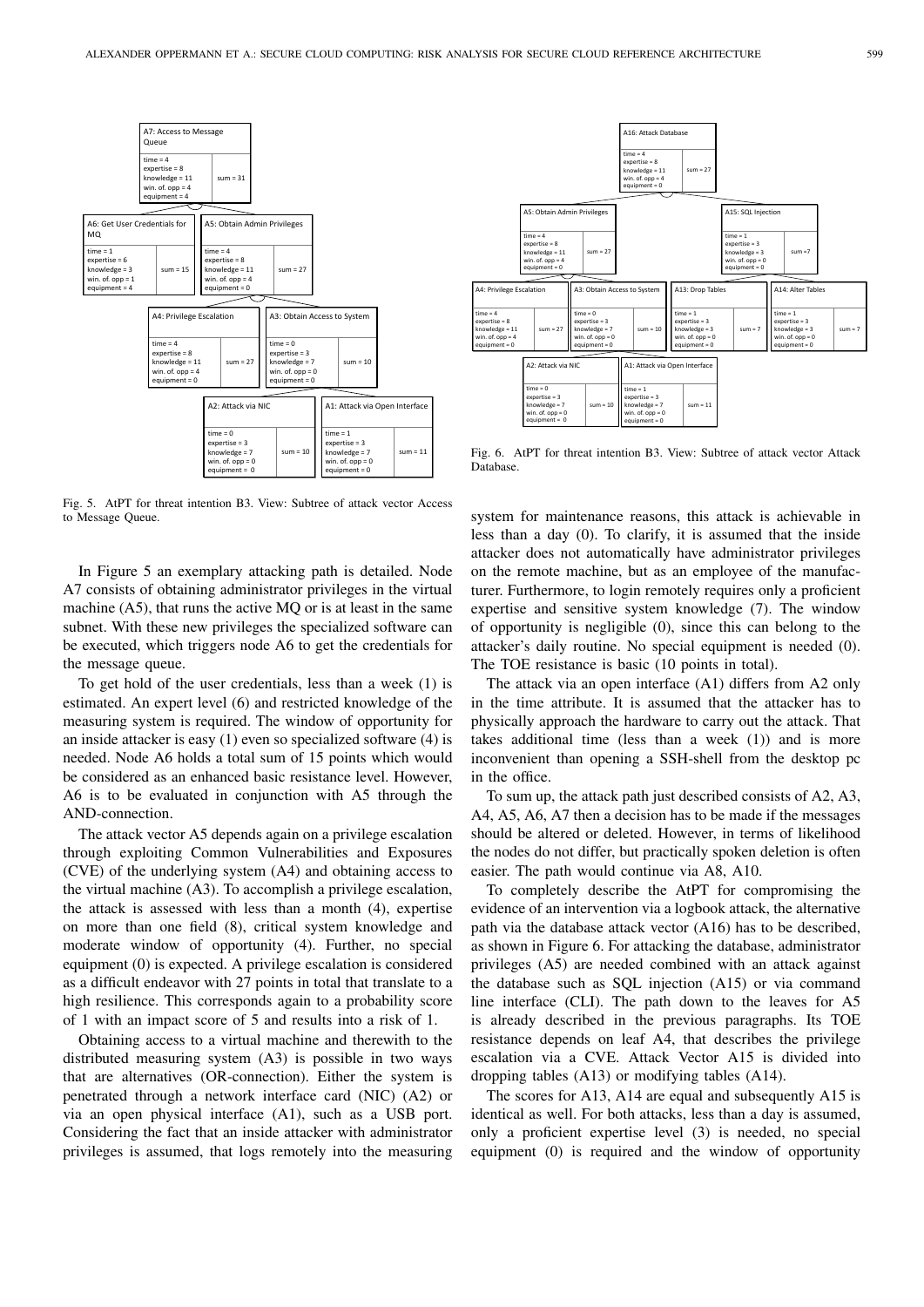

Fig. 7. AtPT for threat intention B4. View: Root, Alter parameters of microservices.

is unlimited (0). In total, the database attacks combine to 7 points, which translate to no resistance at all (no rating). However, since A5 and A15 are connected via an ANDstatement the parent node A16 receives the TOE resistance high, since the attacks depend on the privilege escalation to be carried out.

The most likely attack path would be via the database, since no special software is needed, thus less time is required for learning and incorporating the software. To compromise a database, no new software has to be deployed so that the effort on the attacker side is less than attacking the message queue, especially if the intention is to just compromise the integrity of the measuring instrument.

# *E. Integrity of Parameters*

Threat intention B4 aims for harming legally relevant software parameters to violate the security properties integrity and authenticity. In the following paragraphs the presented scenario offers an attacker to alter persistent saved parameters of the logbook service by attacking the configuration service. Two possible attack scenarios are presented via an AtPT. The tree is compartmentalized into several subtrees, because of its size (see Figures 7-9). As already pointed out, the subtree consisting of the node A1-A5 could be reused for several attack scenarios without revaluation. Due to space constraints it was renounced to map the whole subtree of A5 downwards in Figure 8. A complete subtree can be seen in Figure 5.

It is proposed that the attacker changes microservice property files in the original git repository to attack the microservice architecture (A10) and provides, for example, false message queue groups. That could lead to loss of messages in the legal relevant logbook. Aiming for the configuration basis can cause fundamental harm and chaos to the whole system.

To be able to carry out attack vector A10, it is assumed that the attacker has to obtain access to the original git repository (A8) and is able to alter the property files (A9). Nodes A8 and A9 are linked via an AND-connection to A10 (see Figure 7).

In order to obtain access to the git repository (A8), a SSHkey has to be created (A7) and placed into the specific folder for the git repository to be evaluated (A6). A7 and A6 are



Fig. 8. AtPT for threat intention B4. View: Subtree of attack vector A8.

linked via an AND-statement to A8 (see Figure 8). Attack vector A6 is linked to subtree A5, that describes accomplishment of obtaining administrator privileges (a complete subtree is shown in Figure 5).

The score for subtree A5 has been described in the previous section, so that the evaluation starts with A6. All of the attributes stem from A5 and the difficulties to obtain administrator privileges, which are prerequisites for A6. To create an SSH-key (A7) takes less than a day (0) with proficient expertise (3). How to do this is public knowledge (0) and tutorials are easily to find on the Internet. Furthermore, assuming that an inside attacker is already in the system, the window of opportunity is easy to accomplish (1) and also no special equipment (0) is necessary. This yields a total sum of 4 points and a TOE resistance with no rating.

Attack vector A8 receives the point score from A6, since because of the AND-connection only the maximum of both attributes will be passed upwards. That leads to a total sum of 27 points for obtaining access to the original git repository and implies high resilience.

Altering property files can be done in less than a day (0), with only proficient expertise (3), an easy window of opportunity  $(1)$  and with any text editor (equipment = 0). That totals in 11 points and matches basic resilience for this attack.

A10 receives the attributes in total from A8 and thus defines the total score of 27 points and a high resilience for this attack path (see Figure 7).

The alternative attack vector for B4 is to deploy a fake git repository with already altered property files (A17). This attack vector splits into first creating and deploying a new git repository (A7) and then tricking the system into trusting and pulling the files from the fake git repository via IP spoofing (A15). The spoofing attack itself is subdivided into carrying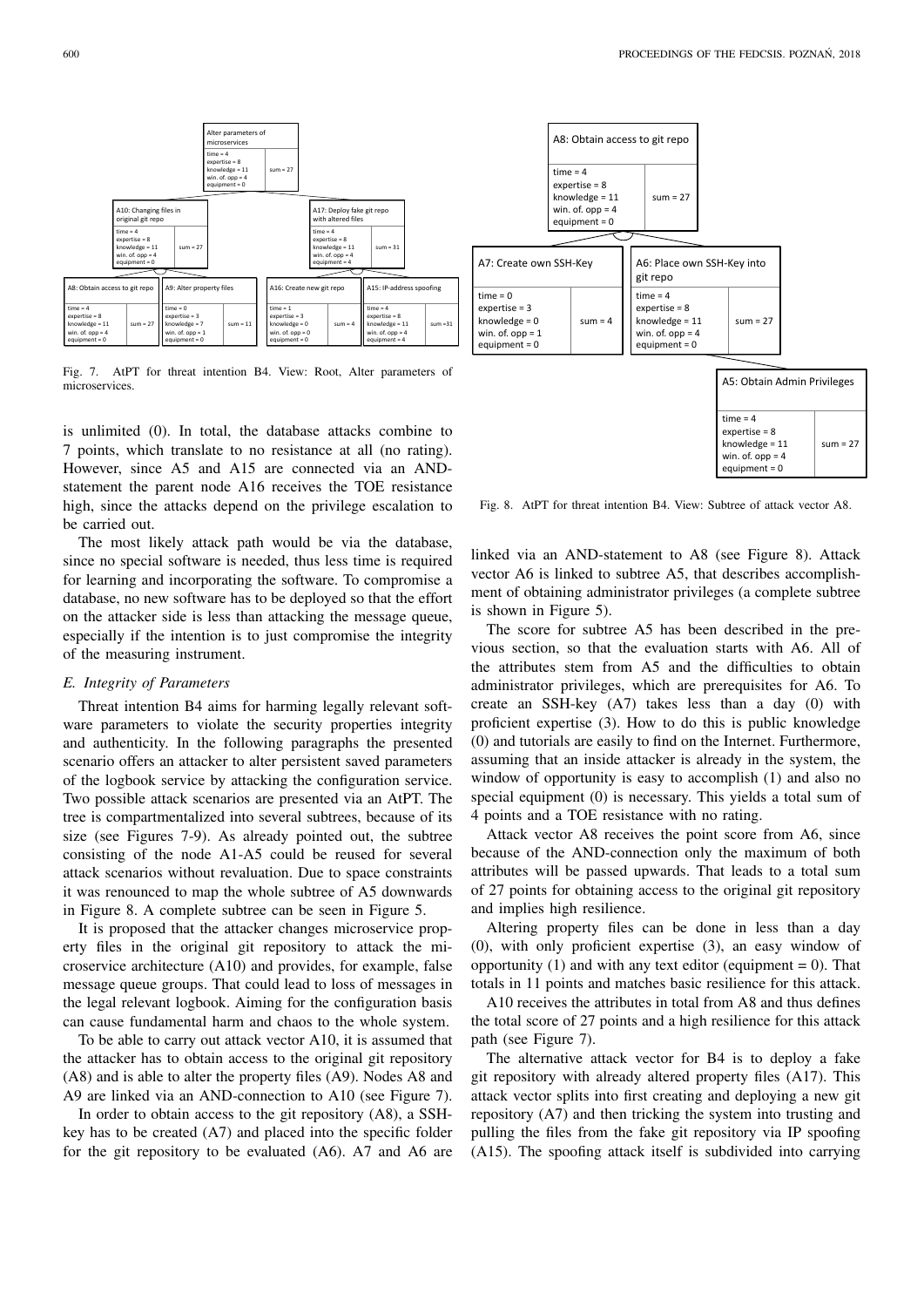

Fig. 9. AtPT for threat intention B4. View: Subtree of attack vector IP-address spoofing.

out a network attack such as Address-Resolution-Protocol-Poisoning (ARP-poisoning) (A13), in order to replace the IP address and then rebooting the configuration service (A14). To be able to carry out a network attack, the attacker is assumed to have full access to the internal network of the distributed measuring system (A11). To monitor the internal network traffic (A12), the attack vector A11 is necessary (see Figure 9). Once again subtree A5 is required to successfully implement A11.

The score of gaining full access to the internal network interface card (NIC) and thus to the internal network (A11) is inherited from A5 and the struggle of obtaining administrator privileges. To gain a full picture of the structure of the internal network with its services (A12) takes less than a month (4) with an assumed expertise in networking (6) and a sensitive knowledge of the measuring system (7). A moderate window of opportunity (4) is predicted, because it is difficult to explore a supervised internal network undetected. Furthermore, specialized software is needed to monitor network traffic (4). This yields in total 25 points and maps to a high resistance to attacks with probability score of 1 and a risk of 1.

Carrying out network attacks, such as ARP-poisoning (A13), requires less than a month (4) for experts on several fields (8) with sensitive knowledge of the system (11), a moderate window of opportunity (4) and specialized software (4). For most network attacks, it is not necessary any more to write specialized software. There exists publicly available grey software, that can be used to detect vulnerabilities or can be misused to attack computer systems. This attack vector combines to 31 points and a high resistance factor. From here on, no significant changes to the resilience are contributed until the final attack vector A17. Minor actions are required to finally deploy a fake git repository but both acquire only 4 points in total with a negligible threat resistance (see Figure



Fig. 10. AtPT for threat intention B5 to violate the availability security property.

7).

The most probable attack path will be via A10, changing the properties files in the original repository, since it is the least complex one and without the hassle of deploying software and monitoring traffic etc. This is also reflected in the total score of 27 against 31 points.

# *F. Availability of Service*

Threat intention B5 targets the availability of a legally relevant logbook service. In Figure 10 the complete AtPT is illustrated with the already introduced subtree A5, that enables access to the measuring system and comes along with an escalation of privileges. This subtree in conjunction with the localization of the logbook service's virtual machine (A6) enables the final attack vector that kills the logbook service  $(A7)$ .

The final score stems from the difficulty to gain access to the system and to elevate the privilege level (subtree A5), which totals 27 points. With an associated risk level of 1 and a probability score of 1. Locating the logbook's virtual machine is with 15 points in total an enhanced basic TOE resistance level, but has no significant influence on the final score of killing the logbook service (A7).

#### *G. Effect of Attacker Motivation*

Esche et al. described in [10] possibilities to represent attacker motivation during risk assessment. The presented AtPTs are created for a highly motivated attacker. In order to reconsider these trees with a low or medium motivated attacker, the expertise and equipment score have to be replaced